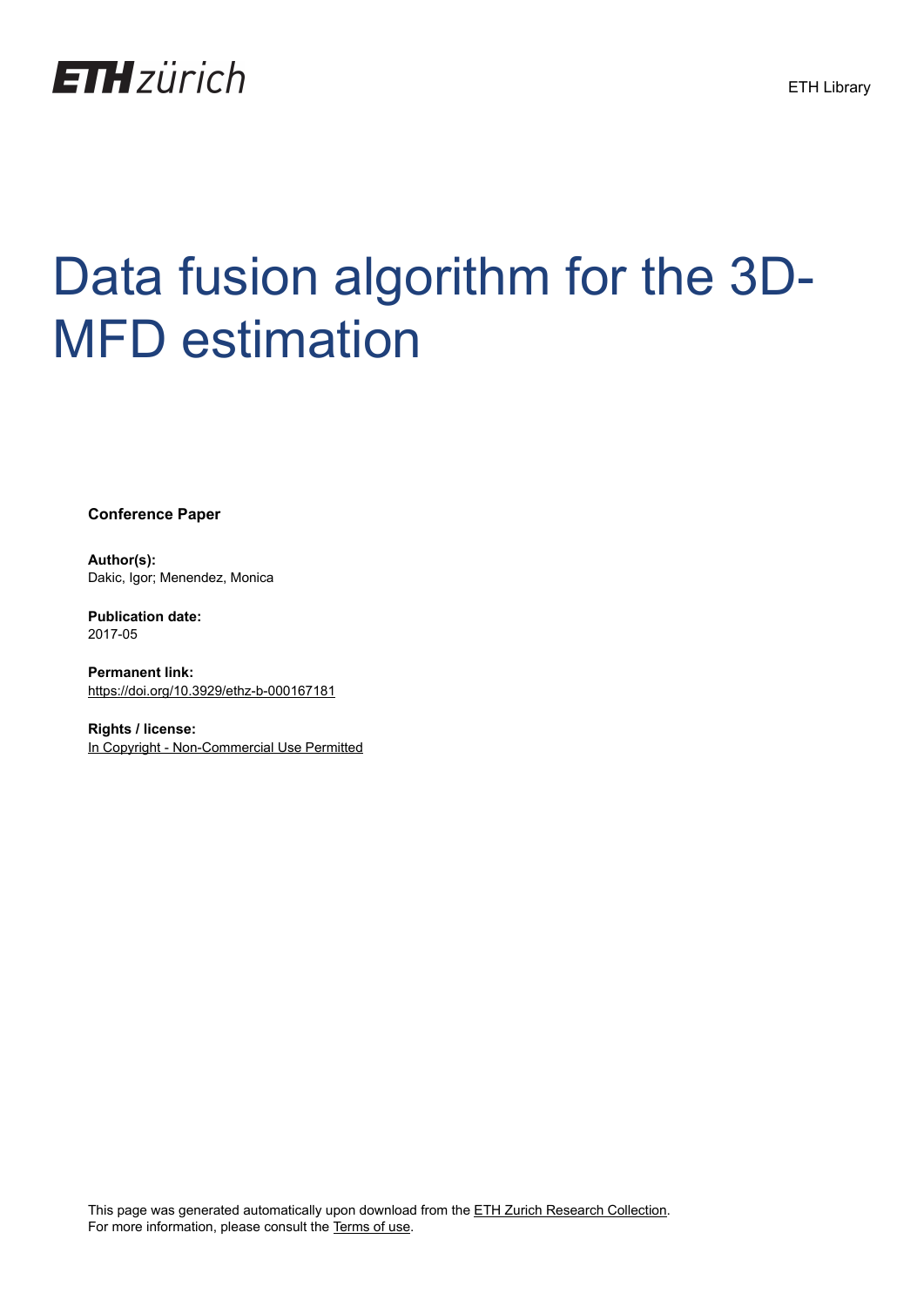## **Data fusion algorithm for the 3D-MFD estimation**

**Igor Dakic, ETH Zurich Monica Menendez, ETH Zurich**

**May 2017**



STRC | 17th Swiss Transport Research Conference<br>Monte Verità / Ascona, May 17 – 19, 2017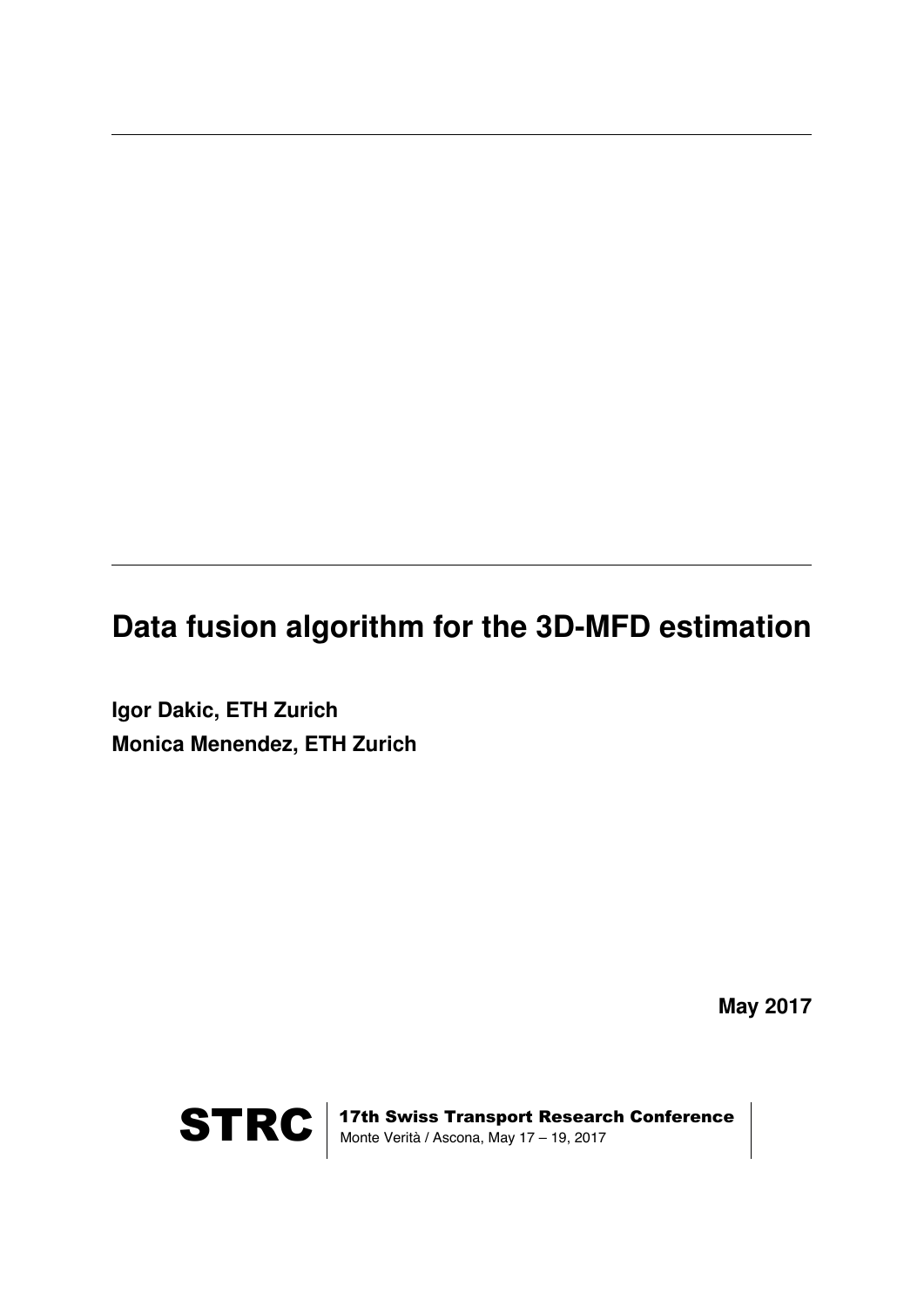## **Data fusion algorithm for the 3D-MFD estimation**

Igor Dakic Institute for Transport Planning and Systems ETH Zurich, 8093 Zurich

phone: +41 44 633 31 92 fax: +41 44 633 1057 {igor.dakic}@ivt.baug.ethz.ch

May 2017

Monica Menendez Institute for Transport Planning and Systems ETH Zurich, 8093 Zurich

phone: +41 44 633 6695 fax: +41 44 633 1057 monica.menendez@ivt.baug.ethz.ch

## **Abstract**

The concept of the Macroscopic Fundamental Diagram (MFD) has been recognized as a powerful tool to develop network-wide control strategies. Recently, it has been extended to the threedimensional MFD (3D-MFD), used to investigate traffic dynamics of multimodal urban cities where different transport modes compete for, and share road infrastructure. Due to the limited amount of available data used to develop the MFD or 3D-MFD, different estimation methods have been proposed. In most cases, the data comes from either loop detectors or GPS-equipped mobile probe vehicles. Recent research has shown the value of fusing those two data sources for improving the accuracy of an estimated MFD, but requires a priori information about the probe penetration rate (PPR). Considering that this information is not very often available or is very difficult to infer, implementation of such a fusion method has been constrained so far only to simulation data. In this study, however, we propose a methodology to estimate the 3D-MFD that does not require the PPR as an input. To that end, we have developed a fusion algorithm that combines information from probe vehicles and automatic vehicle location devices of public transport to estimate the average speed of cars and further a 3D-MFD in a mixed bi-modal urban network. The findings show that the proposed algorithm can significantly reduce the estimation error when compared to an estimation method that uses only one data source.

## **Keywords**

Three-dimensional MFD, MFD, Traffic state estimation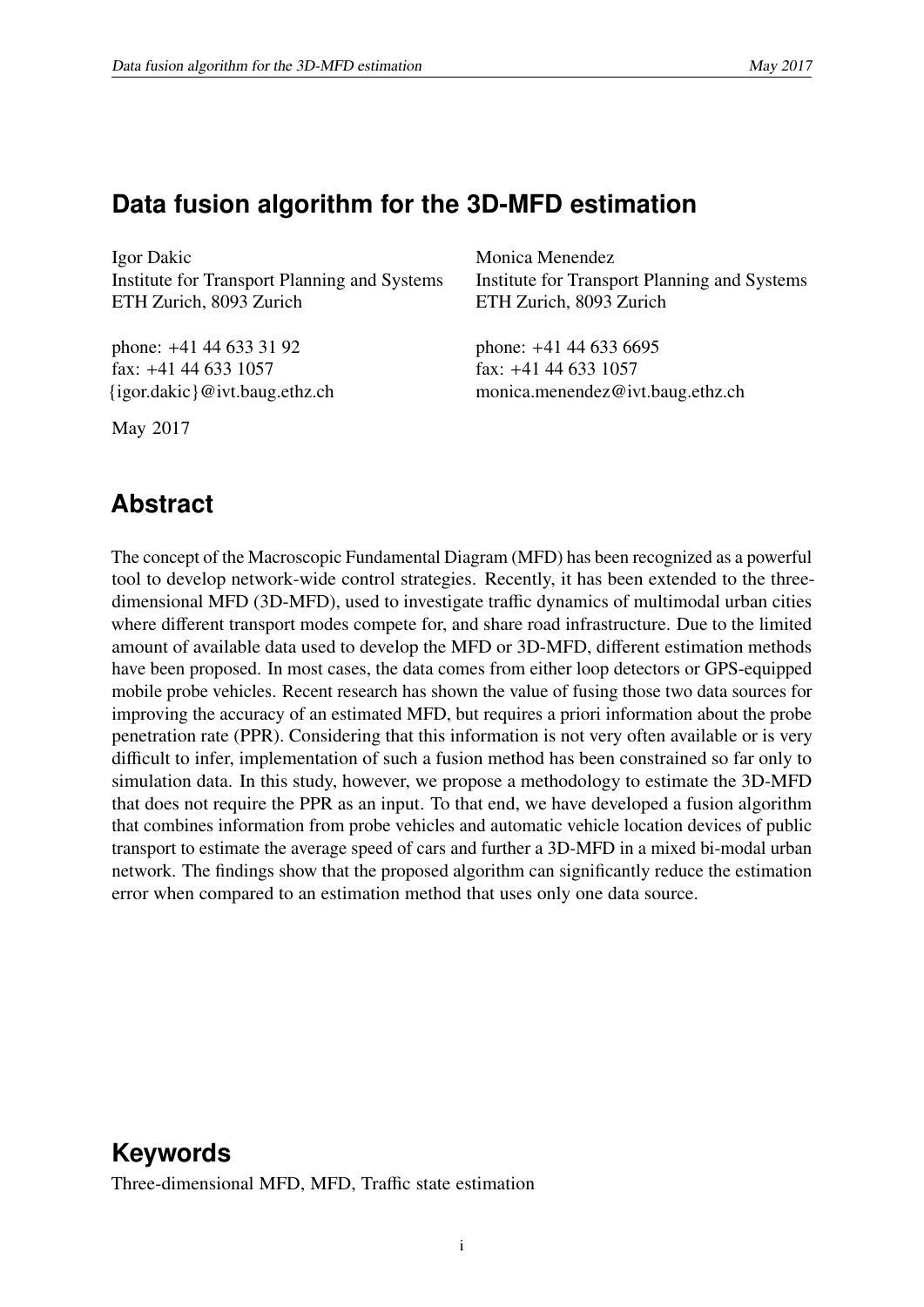## **1 Introduction and background**

In traffic flow theory, the concept of the Macroscopic Fundamental Diagram (MFD), which provides a well-defined relationship between the spatially-averaged flow and density, has been recognized as a powerful tool to develop network-wide control strategies. Only recently did researchers proved its existence, using empirical data from the city of Yokohama [\(Geroliminis](#page-14-0) [and Daganzo](#page-14-0)*,* [2008\)](#page-14-0) and derived an analytical approximation method based on variational theory [\(Daganzo and Geroliminis](#page-14-1)*,* [2008\)](#page-14-1).

Despite the large amount of research efforts that have been placed on investigating different aspects of single-mode networks, only few studies have looked at the features of multi-modal operations, focusing on designing an optimal transit service [\(Wirasinghe and Hurdle](#page-15-0)*,* [1977\)](#page-15-0), special bus lanes [\(Daganzo and Cassidy](#page-14-2)*,* [2008\)](#page-14-2), pre-signals for bus priority [\(Guler and Menendez](#page-15-1)*,* [2014a](#page-15-1)*,*[b](#page-15-2)*,* He *[et al.,](#page-15-3)* [2016](#page-15-3)*,* [2017\)](#page-15-4) or providing traffic signal priority for public transport [\(Eichler](#page-14-3) [and Daganzo](#page-14-3)*,* [2006\)](#page-14-3). Aiming to fill this gap in the current state of the art, [Geroliminis](#page-14-4) *et al.* [\(2014\)](#page-14-4) extended the concept of the MFD to the three-dimensional MFD (3D-MFD), with the purpose to investigate traffic dynamics of multi-modal urban cities where different transport modes compete for, and share road infrastructure. The authors derived both vehicular and passenger 3D-MFD, relating the accumulation of cars and buses and the total circulating flow of vehicles (passengers) in a mixed bi-modal network. The discussion on passenger MFD can also be found in [\(Chiabaut](#page-14-5)*,* [2015\)](#page-14-5). Previous studies also used bi-modal MFD as a quantitative approach connecting the impact of dedicated space to the global traffic performance [\(Zheng and](#page-15-5) [Geroliminis](#page-15-5)*,* [2013](#page-15-5)*,* [Ortigosa](#page-15-6) *et al.,* [2017\)](#page-15-6).

Due to the limited amount of available data used to develop an MFD, different estimation methods have been proposed [\(Courbon and Leclercq](#page-14-6)*,* [2011](#page-14-6)*,* [Leclercq](#page-15-7) *et al.,* [2014\)](#page-15-7). In most cases, the information comes from either loop detector data (LDD) or floating car data (FCD). If none of these sources is available, traffic information might also come from some other sources, such as adaptive traffic control systems that report a density-like performance measures, which can potentially be used for constructing the fundamental relationships [\(Dakic and Stevanovic](#page-14-7)*,* [2017\)](#page-14-7). Recent research [\(Ambühl and Menendez](#page-14-8)*,* [2016\)](#page-14-8) has shown the value of fusing LDD and FCD to improve the accuracy of an estimated MFD, but requires a priori knowledge about the probe penetration rate (PPR). Given that this information is not very often (if ever) available or is very difficult to infer (Du *[et al.,](#page-14-9)* [2016\)](#page-14-9), implementation of such a fusion method has been constrained so far only to simulation data. This study tries to close this gap by proposing a methodology for estimating the space-mean speed of cars and further a 3D-MFD in a mixed bi-modal urban network, combining information from FCD, automatic vehicle location devices (AVL) of public transport, and LDD. As such, it does not require the PPR as an input.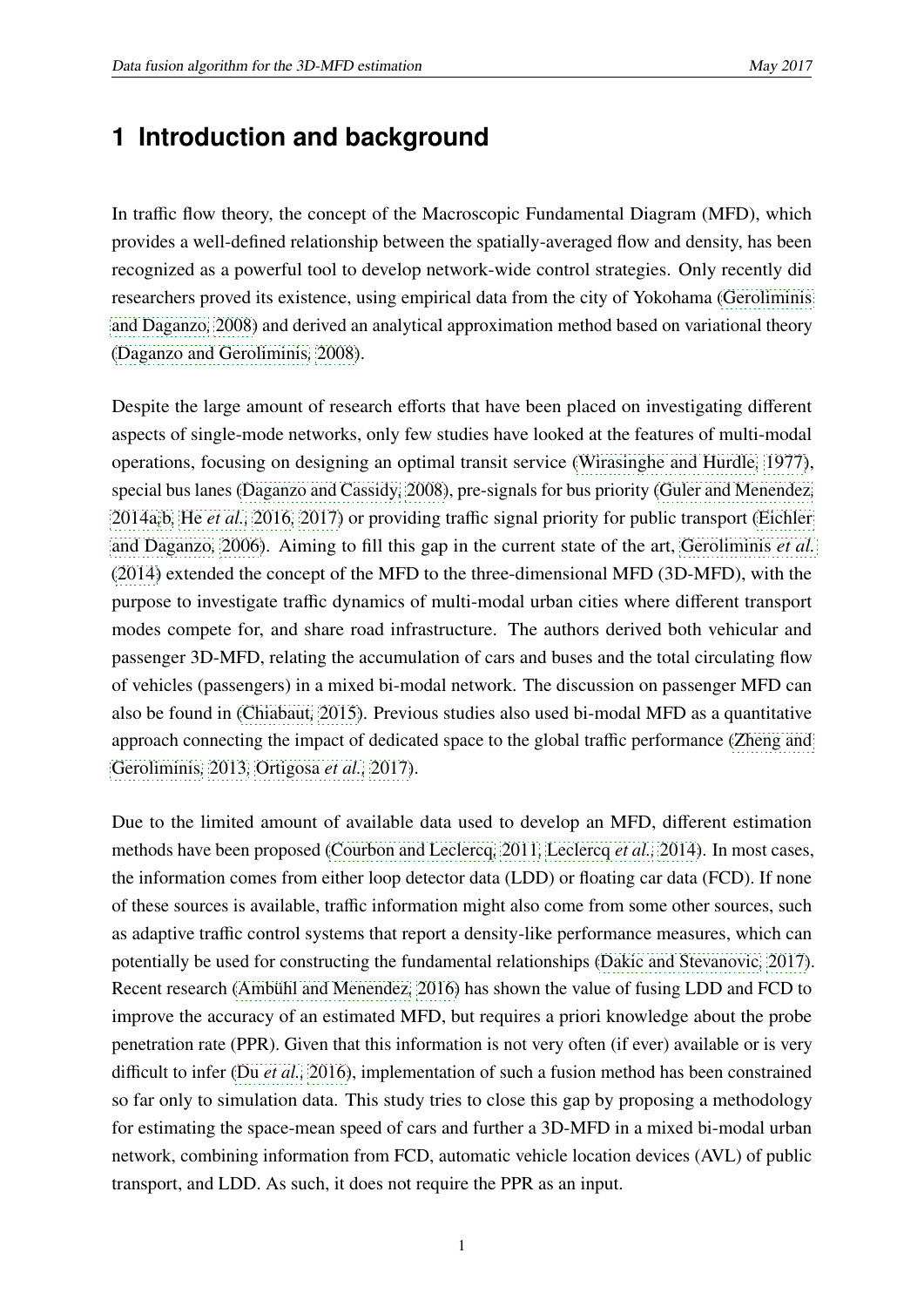## **2 Limitations of the existing estimation methods**

Assuming that GPS equipped mobile probe vehicles are homogeneously distributed across the network, [Nagle and Gayah](#page-15-8) [\(2014\)](#page-15-8) proposed an MFD estimation method using the FCD. This assumption, however, cannot be considered to be realistic, as, in most cases, the market penetration level of mobile probes is not uniform across the entire set of origin-destination (OD) pairs. Aiming to address such problems, Du *[et al.](#page-14-9)* [\(2016\)](#page-14-9) derived an MFD from FCD, using a new probe penetration estimation method based on the *k*-means clustering analysis. Although the findings are encouraging, the following constrains are imposed on the implementation of the proposed method: (i) the detector location can have a great impact on the estimated number of probes for a given OD pair, which has not been addressed in the study; (ii) the optimal number of clusters, shown to have a significant impact on the accuracy of the results, can be network-specific, making the generalization of the procedure very difficult; (iii) LDD and FCD might come in different time formats (e.g. detectors counts are given in a 5-min resolution, whereas the GPS data are only available in a 15-min resolution), preventing one to utilize the proposed methodology to estimate the FCD penetration rate.

On the other hand, the accuracy of an estimated MFD can be improved by fusing LDD and FCD [\(Ambühl and Menendez](#page-14-8)*,* [2016\)](#page-14-8). However, the main assumptions on which such a fusion algorithm is based, is to have a priori knowledge about the PPR and that loop detectors can properly measure flow and density. Considering that the PPR is not often available or is very difficult to infer, as we previously explained, and that, in most cases, loop detectors are not capable of reporting the exact measurements, practical implementation of such a fusion procedure remains challenging.

To overcome the aforementioned problems, [Leclercq](#page-15-7) *et al.* [\(2014\)](#page-15-7) suggested a method that combines the speed from probes and counts from loops, showing an estimated MFD can be significantly improved compared to a single, LDD data source. Even though the information regarding the PPR is not explicitly required, the accuracy of the proposed method highly depends on: (i) the number of trajectories used to determine the space-mean speed of cars for the entire network; and (ii) the level of homogeneity in terms of the spatial distribution of probe vehicles. Given such dependencies, one can pose the following research questions: What happens if the FCD is very limited or non-existent, especially for some time intervals? Can we still use the combined method in such case and/or have a lack of data for time intervals when the FCD is not available? Is there any other data source that can provide us with additional information about the state of traffic (e.g. speed) when no FCD exists?

In this study we seek to find the answers to these questions, by proposing a novel method for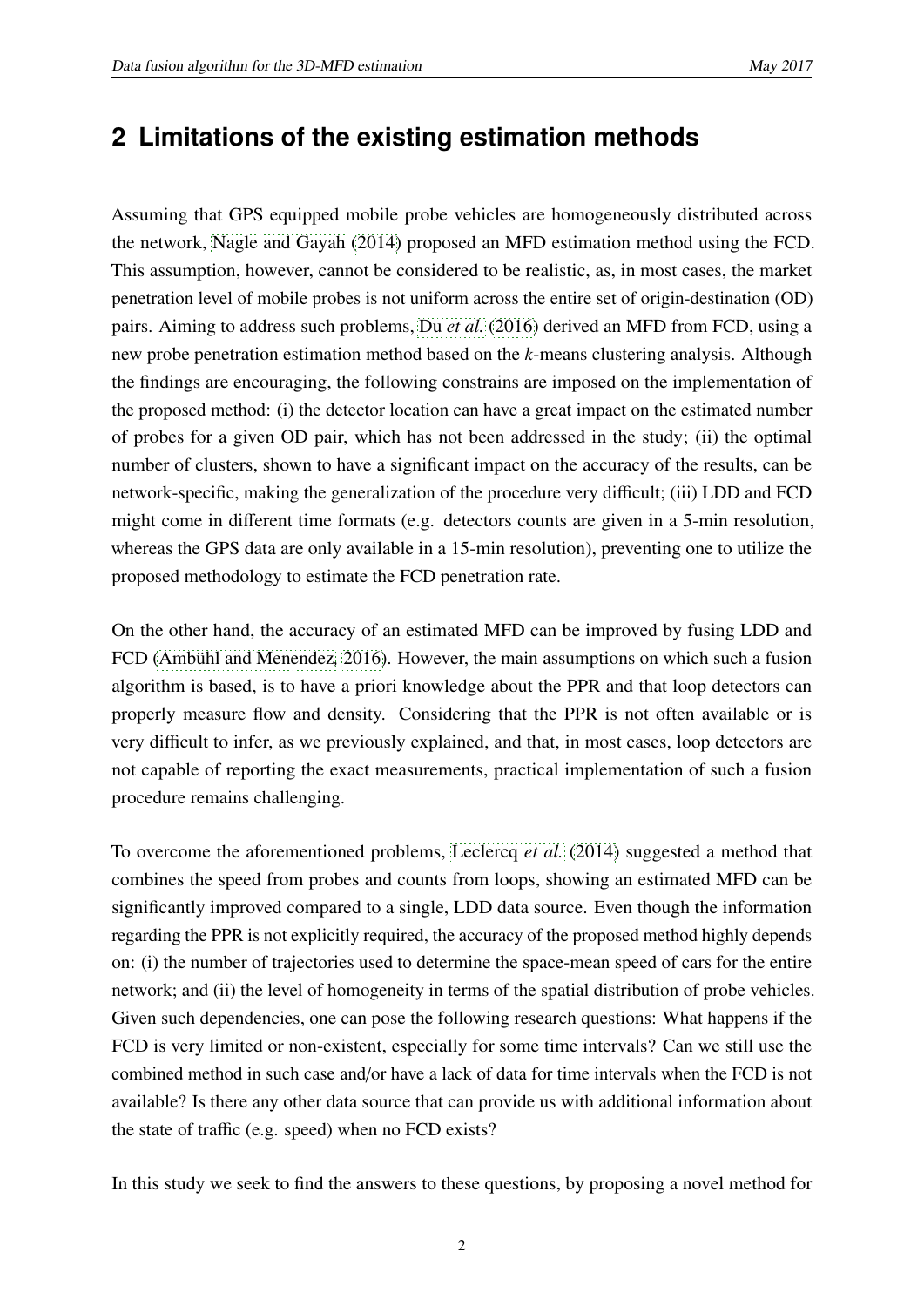estimating the space-mean speed of cars in a mixed bi-modal system of cars and buses. The proposed method fuses different data sources including FCD and AVL data. Moreover, a lack of the trajectory data is compensated with the information coming from public transport vehicles.

## **3 Methodology**

## **3.1 Estimation of the space-mean speed of cars from the trajectory data**

Let  $\{i \mid i \in \mathcal{L}\}$  be an index of the one-directional link, where  $|\mathcal{L}|$  is the total number of onedirectional links in the network. For any given time interval  $\tau$ , denote a dynamic set of one-directional links with FCD as  $\mathcal{F}(\tau) = \{i \mid i \in \mathcal{L} \land \exists j \in \mathcal{P}_i(\tau)\}\)$ , where  $\mathcal{P}_i(\tau)$  is the set of probe vehicles traveling on link  $i$  at time  $\tau$ . Then, the space-mean speed of cars from FCD can be derived using generalized definitions of [Edie](#page-14-10) [\(1961\)](#page-14-10):

$$
\hat{\nu}_c^{FCD}(\tau) = \frac{\sum_{i \in \mathcal{F}(\tau)} \sum_{j \in \mathcal{P}_i(\tau)} d_{i,j}(\tau)}{\sum_{i \in \mathcal{F}(\tau)} \sum_{j \in \mathcal{P}_i(\tau)} t_{i,j}(\tau)}
$$
(1)

where  $d_{i,j}(\tau)$  and  $t_{i,j}(\tau)$  stand for the distance and time traveled by probe vehicle *j* during time  $\tau$ , on the subnetwork where the FCD is available.

In multi-modal systems, data can be acquired from different modes, which can be used to draw some conclusions regarding the mode for which the data is not available. For instance, in [\(Zheng](#page-15-5) [and Geroliminis](#page-15-5)*,* [2013\)](#page-15-5), the speed of buses is estimated based on the known speed of cars, following the concept of the two-fluid theory [\(Herman and Prigogine](#page-15-9)*,* [1979\)](#page-15-9). Building on such ideas, in the following we will present a novel AVL-based estimation model for the space-mean speed of cars.

Let us first define a dynamic set of shared mixed-lane one-directional links containing the AVL data,  $\mathcal{A}(\tau) = \{i \mid i \in \mathcal{L} \land \exists z \in \mathcal{B}_i(\tau)\} \subseteq \mathcal{L}$ , where *z* is a bus index and  $\mathcal{B}_i(\tau)$  is a dynamic set of buses operating on link  $i$  in time  $\tau$ . If we assume that cars and buses drive with the same free-flow speed in a shared mixed-lane (excluding the dwell time), we can approximate the space-mean speed of cars,  $\hat{v}_c^{AVL}(\tau)$ , based on the ground truth space-mean speed of buses,  $v_b(\tau)$ ,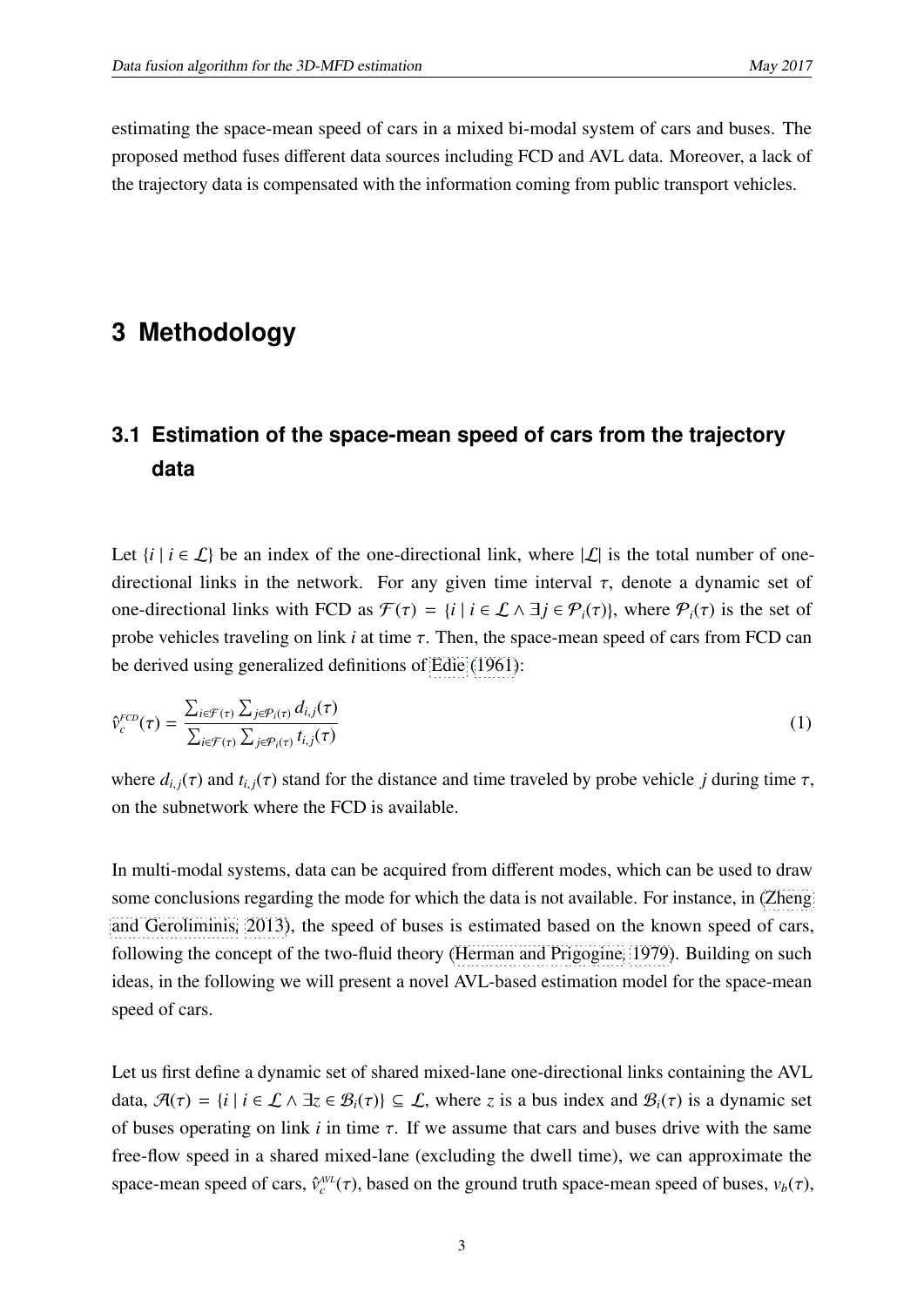and the fraction of cruising time in the total time traveled by buses,  $\omega_b^{\text{AVL}}(\tau)$ :

$$
v_b(\tau) = \frac{d_{b, tot}(\tau)}{t_{b, tot}(\tau)}
$$
(2a)

$$
\omega_b^{\text{AVL}}(\tau) = \frac{t_{b,tot}(\tau) - t_{b,tot}^w(\tau)}{t_{b,tot}(\tau)}
$$
(2b)

$$
\hat{v}_c^{\text{AVL}}(\tau) = v_b(\tau) \frac{\overline{n}_{\ell}(\tau) + \max\{0, 2 - \overline{n}_{\ell}(\tau)\}\overline{\delta}(\tau)\omega_b^{\text{AVL}}(\tau)}{\max\{\overline{n}_{\ell}(\tau), 2\overline{\delta}(\tau) + \overline{n}_{\ell}(\tau)\left(1 - \overline{\delta}(\tau)\right)\}\omega_b^{\text{AVL}}(\tau)}
$$
(2c)

with  $\overline{n}_l(\tau) =$  $\frac{\sum_{i \in S(\tau)} n_{l,i}}{\sum_{i \in S(\tau)} n_{l,i}}$  $|\mathcal{S}(\tau)|$  $\bar{\delta}(\tau) =$  $\frac{\sum_{i \in S(\tau)} \delta_i}{\sum_{i \in S(\tau)} \delta_i}$  $|\mathcal{S}(\tau)|$  $\forall i \in S(\tau) \; \delta_i =$  $\begin{cases} \frac{1}{2} & \text{if } 0 \leq x \leq 1 \\ \frac{1}{2} & \text{if } 0 \leq x \leq 1 \end{cases}$  $\overline{\mathcal{L}}$ <sup>1</sup>, if link *<sup>i</sup>* has a curbside bus stop <sup>0</sup>, if link *<sup>i</sup>* has a bus bay

where  $d_{b,tot}(\tau)$ ,  $t_{b,tot}(\tau)$  and  $t_{b,tot}^w(\tau)$  stand for the total distance traveled, total time traveled, and the total dwell time of public transport vehicles;  $n_{i,i}$  represents the number of lanes on link *i*; and  $S(\tau) \subseteq \mathcal{A}(\tau)$  stands for the dynamic subset of shared mixed-lane one-directional links containing a bus stop (curbside or bus bay).

Eq. 2 for the AVL-based estimation model suggests that, to account for the possibility to overtake a bus while boarding passengers at the location of a bus stop if the number of lanes on that particular link is  $n_{l,i} \ge 2$  or if the link contains a bus bay ( $\delta_i = 0$ ), we weighted the ground truth speed of buses (including the dwell time),  $v_b(\tau)$ , and the estimated cruising speed (excluding the dwell time),  $v_b(\tau)/\omega_b^{AVL}(\tau)$ , using the average number of lanes and the percentage of curbside bus stops within the subset  $S(\tau)$ . In other words, the AVL-based estimation model accounts for the impact of the dwelling time of buses on the speed of cars in a mixed-lane link, by incorporating parameters for the network topology and configuration of the public transport system.

#### **3.2 Data fusion method for estimating the space-mean speed of cars**

In this section we propose the following fusion algorithm for estimating the space-mean speed of cars, shown in a form of pseudo code below. Essentially, the algorithm dynamically divides the entire network into two subnetworks, where each of two data sources is available. To incorporate link *i* at time slice  $\tau$  in the set of links that have FCD,  $\mathcal{F}(\tau)$ , at least one probe vehicle traveling at that time on link *i* has to exist. If there are no probe vehicles on that particular link, the link can be included in the set of AVL links,  $\mathcal{A}(\tau)$ , if there is a public transport line operating on that link at time  $\tau$ . In other words, rather than using  $\mathcal{A}(\tau)$  and  $\mathcal{S}(\tau)$  sets for the AVL subnetwork that can overlap with  $\mathcal{F}(\tau)$ , we are interested only in the subset of shared mixed-lane one-directional links,  $\{X(\tau) | X(\tau) = \mathcal{A}(\tau) \setminus \mathcal{F}(\tau)\}$ , and the subset of bus stops,  $\{Y(\tau) | Y(\tau) = S(\tau) \setminus \mathcal{F}(\tau)\}$ , with no FCD. The main idea behind dividing the entire network into subnetworks, is to isolate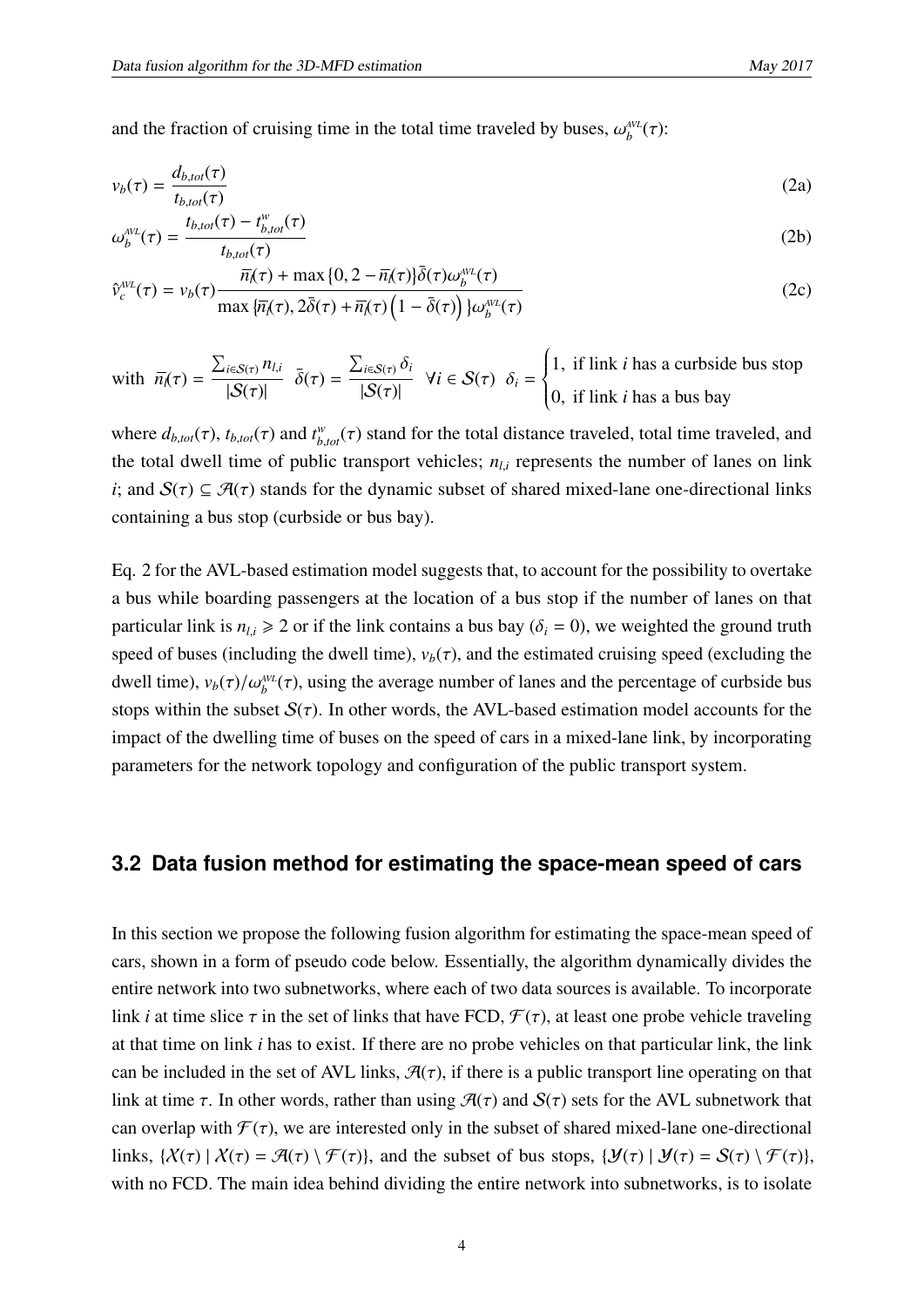the set of links containing FCD, as the information obtained from at least one probe vehicle traveling along a certain link is more accurate, and therefore valued more for estimating the traffic conditions (e.g. speed) than the AVL information obtained for the same link.

#### Algorithm: Data fusion

1 for  $\tau \in [1, m_t]$  do Calculate the network coverage of FCD and AVL:  $\phi^{FCD}(\tau) =$  $\frac{|\mathcal{F}(\tau)|}{|\mathcal{L}|}$  =  $\frac{\sum_{i\in\mathcal{L}}\xi_i^{FCD}(\tau)}{|\mathcal{L}|}$   $\forall i \in \mathcal{L}$   $\xi_i^{FCD}(\tau) =$  $\begin{cases} \frac{1}{2} & \text{if } 0 \leq x \leq 1 \\ \frac{1}{2} & \text{if } 0 \leq x \leq 1 \end{cases}$  $\overline{\mathcal{L}}$ 1, if  $\exists j \in \mathcal{P}_i(\tau)$ <sup>0</sup>, otherwise (3a)  $\phi^{\text{AVL}}(\tau) =$  $\frac{|X(\tau)|}{|\mathcal{L}|}$  =  $\frac{\sum_{i\in\mathcal{L}}\xi_i^{AVL}(\tau)}{|\mathcal{L}|}$   $\forall i \in \mathcal{L}$   $\xi_i^{AVL}(\tau) =$  $\begin{cases} \n\end{cases}$  $\overline{\mathcal{L}}$ 1, if  $\exists z \in \mathcal{B}_i(\tau) \land \mathcal{P}_i(\tau) = \emptyset$ <sup>0</sup>, otherwise (3b) 3 Calculate the estimated speed of cars using Eq. 1-2 4 Calculate the fused, average space-mean speed of cars for the entire network:  $\tilde{v}_c^{FUS}(\tau) =$  $\hat{v}_c^{AVL}(\tau)$ , if  $\phi^{FCD}(\tau) = 0 \wedge \phi^{AVL}(\tau) \neq 0$  $\left\{ \begin{array}{c} \end{array} \right.$   $\frac{(1 - \phi^{AVL}(\tau))(\phi^{FCD}(\tau))^{A(\tau)-1} \hat{v}_c^{FCD}(\tau) + \phi^{AVL}(\tau)(1 - \phi^{FCD}(\tau))^{A(\tau)} \hat{v}_c^{AVL}(\tau)}{h^{A}(\tau)-h^{A}(\tau)}$  $(1 - \phi^{AVL}(\tau))(\phi^{FCD}(\tau))^{(\lambda(\tau))^{-1}} + \phi^{AVL}(\tau)(1 - \phi^{FCD}(\tau))^{(\lambda(\tau))}$  $\hat{v}_c^{FCD}(\tau)$ , if  $\phi^{FCD}(\tau) = 1 \vee ($  $\phi^{AVL}(\tau) = 0 \wedge \phi^{FCD}(\tau) \neq 0$ (4) where  $\lambda(\tau) =$ 1  $\frac{1}{2}\phi^{FCD}(\tau)^{(1-\phi^{FCD}(\tau))}\times 100~[\%]$ 

Then, the algorithm computes the network coverages of FCD,  $\phi^{FCD}(\tau)$ , and AVL,  $\phi^{AVL}(\tau)$  (Eq. 3). The following explains the weighting procedure (Eq. 4):

- The estimated speed of cars for each subnetwork is weighted by the network coverage of the corresponding data source:  $\phi^{FCD}(\tau)$  in case of FCD, and  $\phi^{AVL}(\tau)$  in case of AVL.
- To account for the fact that the network might not be entirely covered by both data sources at a given time  $\tau$ , each weight is complemented by the fraction of the network not covered with the information coming from the complementary mode of transport:  $1 - \phi^{AVL}(\tau)$  in case of FCD, and  $1 - \phi^{FCD}(\tau)$  for the AVL.
- The magnitude of the weights depending on the FCD network coverage,  $\phi^{FCD}(\tau)$  and 1 −  $φ^{FCD}(\tau)$ , is increased by the power of  $\lambda(\tau)^{-1}$  and  $\lambda(\tau)$ , respectively. The reason for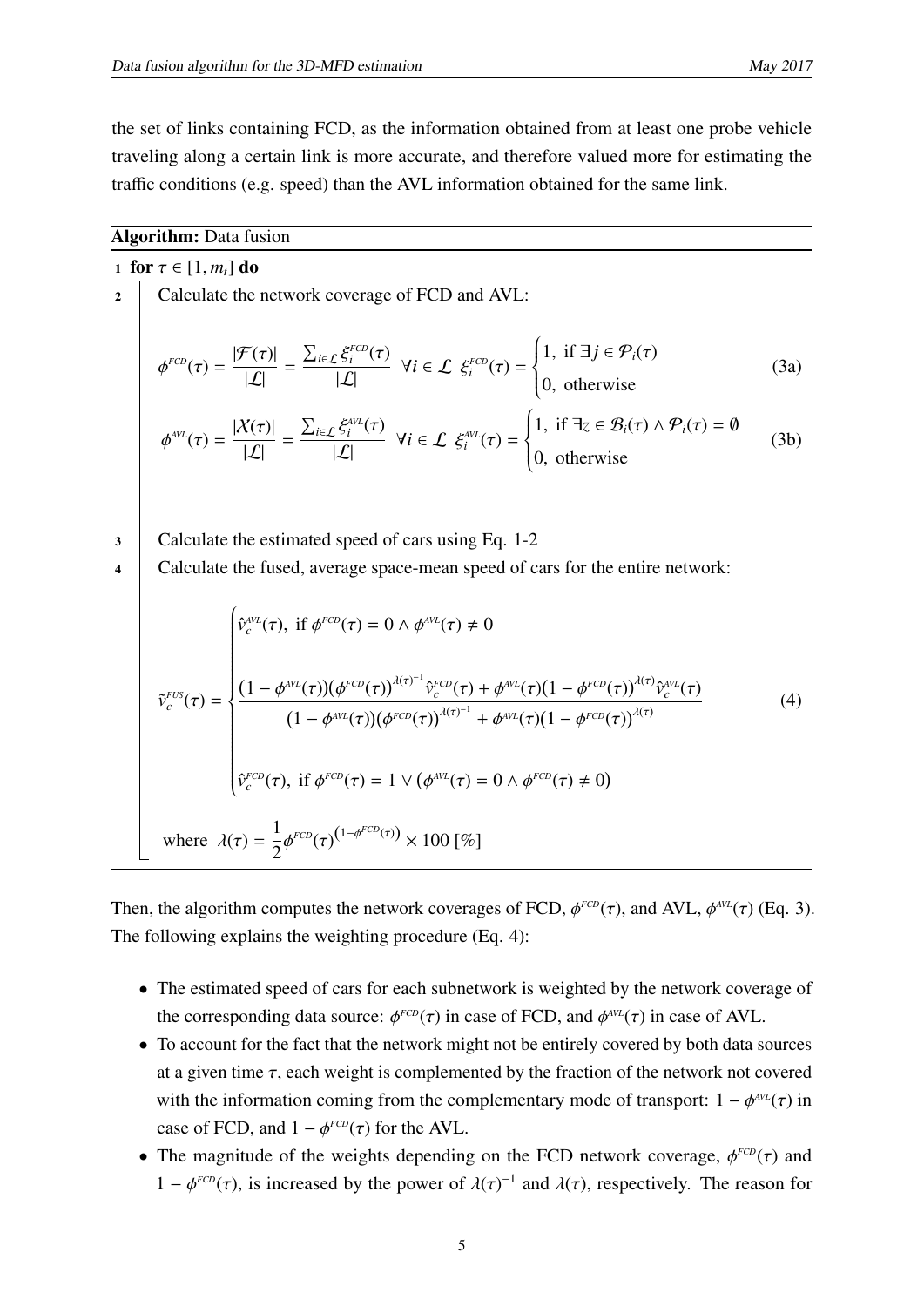defining  $\lambda(\tau) = f(\phi^{FCD}(\tau))$ , and for taking the inverse value of  $\lambda(\tau)$  as the exponent for  $\phi^{FCD}(\tau)$ , but not for  $1 - \phi^{FCD}(\tau)$ , is based on: (i) the knowledge that the FCD, if available, is considered to be more accurate than the AVL and therefore valued more for the fusion process, as we stated before; (ii) the nature of numbers that can be obtained for  $\frac{1}{2}$ *FCD*( $\tau$ ) and 1 –  $\phi^{FCD}(\tau)$ , ranging between 0 and 1, and the way how such numbers can be increased (using the positive exponent  $\lt 1$ ) or decreased (using the positive exponent  $> 1$ ), depending on the FCD network coverage; (iii) the fact that the proposed fusion algorithm should be generalized (should perform equally well for different settings in terms of the network configuration and operational characteristics of public transport); and (iv) the large number of empirical trials.

#### **3.3 Accuracy of the estimated space-mean speed of cars**

Let  $v_c(\tau)$  and  $\tilde{v}_c(\tau)$  stand for the full network coverage (the ground truth) space-mean speed of cars and the estimated average speed of cars (calculated when the network has incomplete coverage), respectively. Following the approach by [Nagle and Gayah](#page-15-8) [\(2014\)](#page-15-8), we can formulate the measurements error for a given time slice  $\tau$  using Eq. 5. The average relative error for the entire period of time can then be computed as  $\overline{\Delta R}_V = \sum_{\tau=1}^{m_t} \Delta R_V(\tau) / m_t$ .

$$
\Delta R_{v}(\tau) = \left| \frac{v_c(\tau) - \tilde{v}_c(\tau)}{v_c(\tau)} \right| \tag{5}
$$

#### **3.4 Performance of the proposed fusion method**

To determine how accurately the proposed fusion algorithm estimates the space-mean speed of cars, we will compare its performance with the performance of a reference method, considered to be the best possible estimation given the available, incomplete measurements. The solution is obtained using Nelder and Mead heuristic search approach:

$$
\tilde{\mathbf{v}}_c^{REF}(\tau) = \alpha \hat{\mathbf{v}}_c^{FCD}(\tau) + \beta \hat{\mathbf{v}}_c^{AVL}(\tau)
$$
\n(6)

where  $\alpha$  and  $\beta$  are model parameters. In the first step, the starting value are set to be (0.5,0.5). In the next iteration, values are changed depending on the obtained objective function, ∆*RV*, according to Nelder and Mead procedure. The procedure is repeated until convergence (a difference of less than 10<sup>-8</sup>) is reached at an iteration step. In addition to the reference method, we will also compare the fusion algorithm with the method by Leclercq (Eq. 1).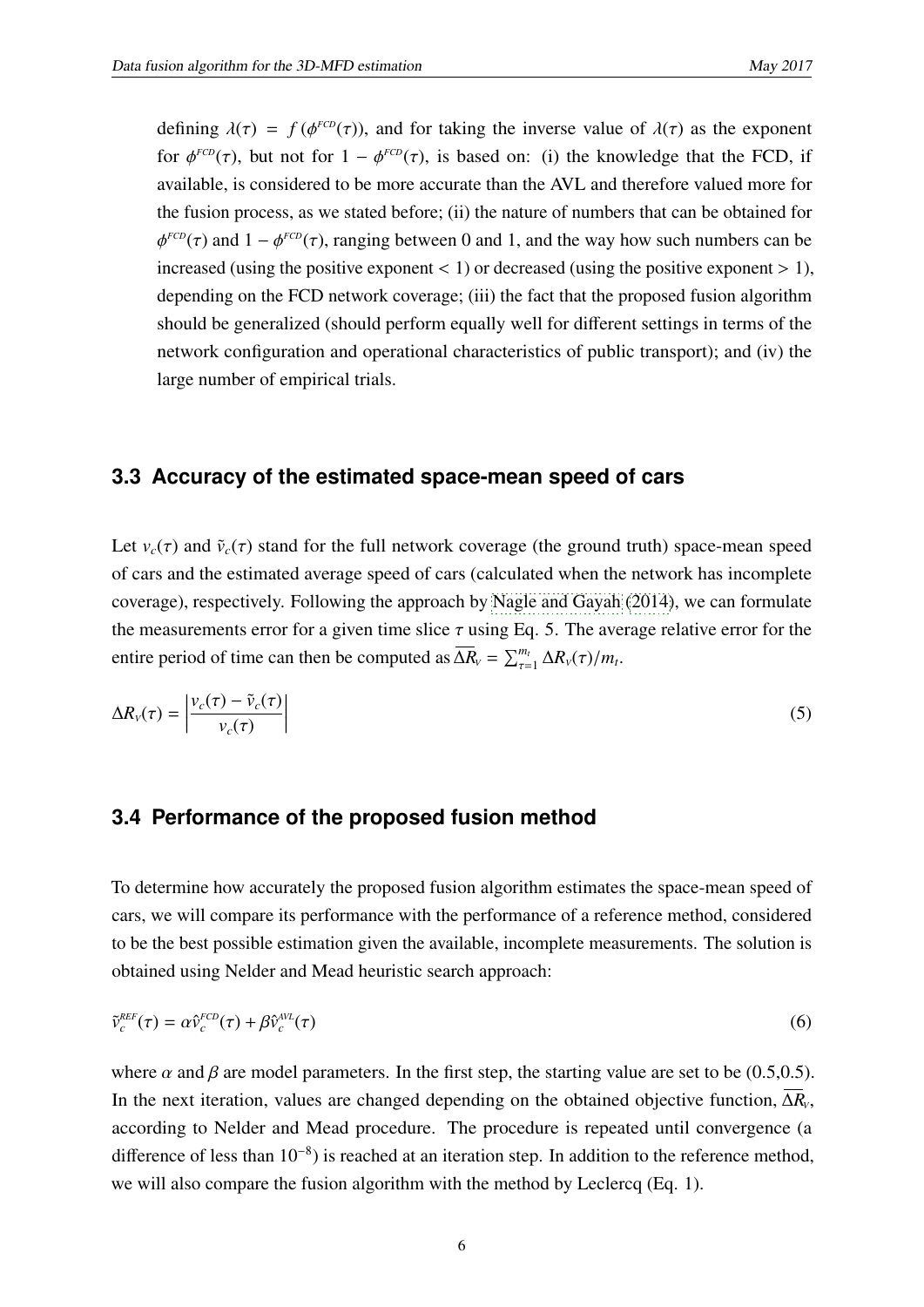## **4 Case study**

## **4.1 General simulation setting**

The abstract network (Fig. 1) was developed using VISSIM microsimulation platform, as  $10 \times 10$ grid, with 180 one-lane one-directional links, which are 120 m long. Each signalized intersection was modeled with a cycle length of 60 sec, and 27 sec of green (plus 3 sec of lost time) for all conflicting signal phases.

Tested traffic scenarios ranged from 5% of both FCD network coverage and the probe penetration rate (PPR) to 100%, using an increment of 5%. To account for the randomness, 500 combinations for each of the 400 scenarios were tested. PPR was obtained by randomly selecting corresponding portion of vehicles for a given scenario, either uniformly, across the entire network (homogeneous distribution) or from only one quadrant of the network (inhomogeneous distribution), similarly to Du *[et al.](#page-14-9)* [\(2016\)](#page-14-9). For each traffic scenario we also varied the network coverage of public transport (25% and 50%) and the bus frequency (2.5 and 7.5 min).



Figure 1: Snapshot of the simulated network layout.

### **4.2 Results of the data fusion algorithm**

In Fig. 2 we show the error plot for the scenario with 50% of lanes being mixed and the bus frequency of 2.5 min, under varying FCD coverages and PPR. It can be seen that for the very low coverages of FCD, the proposed fusion algorithm can substantially reduce the error on the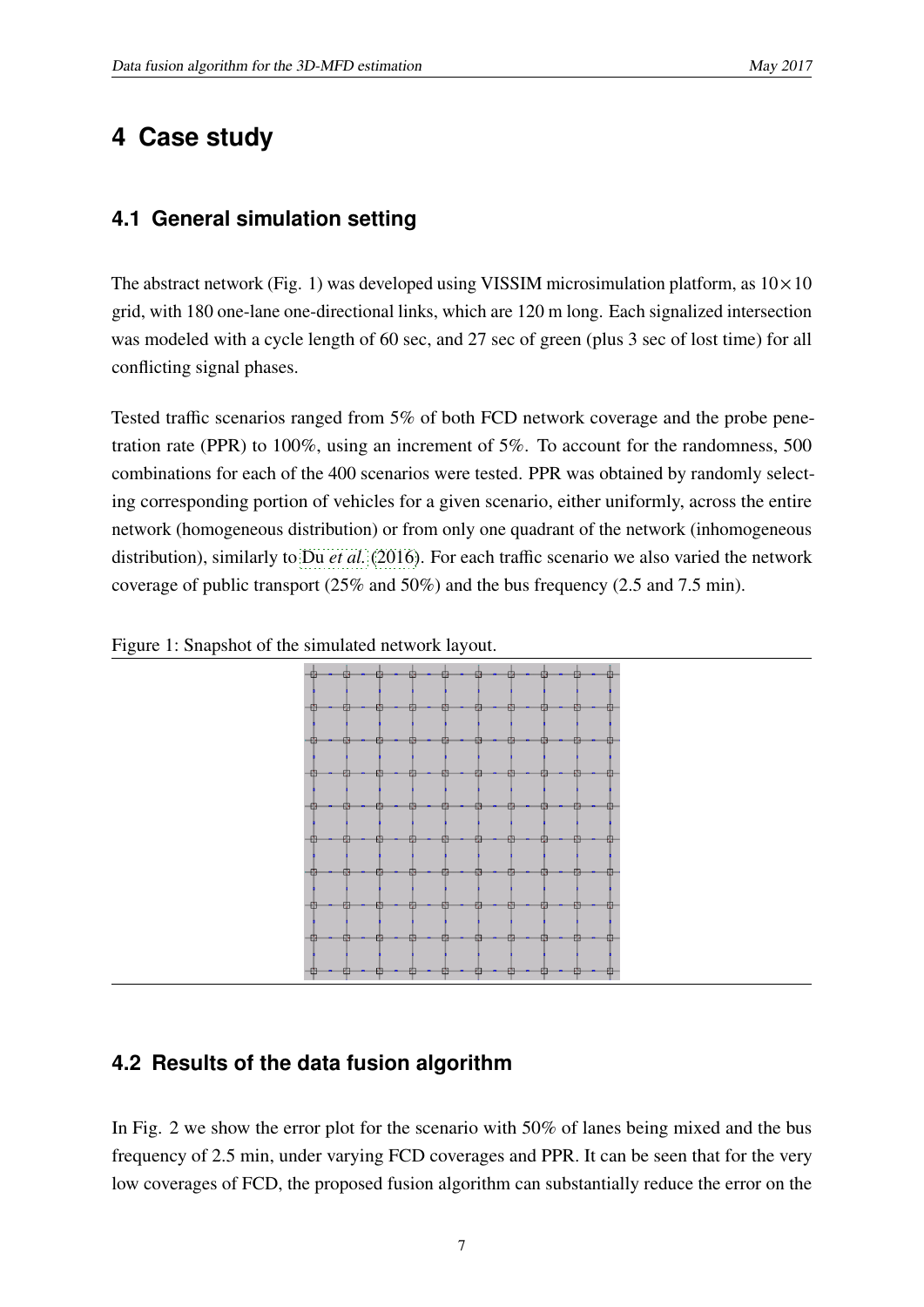space-mean speed of cars, when compared to the method by Leclercq. This holds true even when the probe vehicles are homogeneously distributed across the network.

Figure 2: Average error on the space-mean speed of cars when 50% of lanes are mixed-lanes and the bus frequency is 2.5 min.



For the same FCD network coverage, the fusion method does not benefit from the increase in the PPR, making the errors relatively constant. Similarly, for the same PPR, the errors in the fusion algorithm are almost invariant to the FCD coverage, whereas the errors in Leclercq's method highly depend on the FCD network coverage. Thus, the difference between these methods decreases with an increase in the FCD coverage, until all the errors converge to the same value, when the network is completely covered by the FCD and no fusion takes place. For the visualization purposes we only show the FCD network coverage up to 20%; other FCD coverages reveal the same trend.

When compared to the reference method, we observe that the reference method is only slightly better than the fusion algorithm. This means that the results of the relatively simple fusion algorithm can supersede a much more complex and computationally demanding optimization procedure, for which the ground truth MFD for cars has to be known priori.

In terms of the comparison of the methods under inhomogeneous distribution of probe vehicles, the errors in the method by Leclercq are significantly higher. This is because public transport system does not cover the entire network, meaning that the traffic conditions and interactions between the private and public mode of transport may be different for different regions. In addition, selection of probe vehicles from only one quadrant (ca. one-quarter of all OD pairs) cannot lead to the equal availability of the FCD across the entire network, especially for low FCD network coverages. These problems do not appear in case of the fusion algorithm, which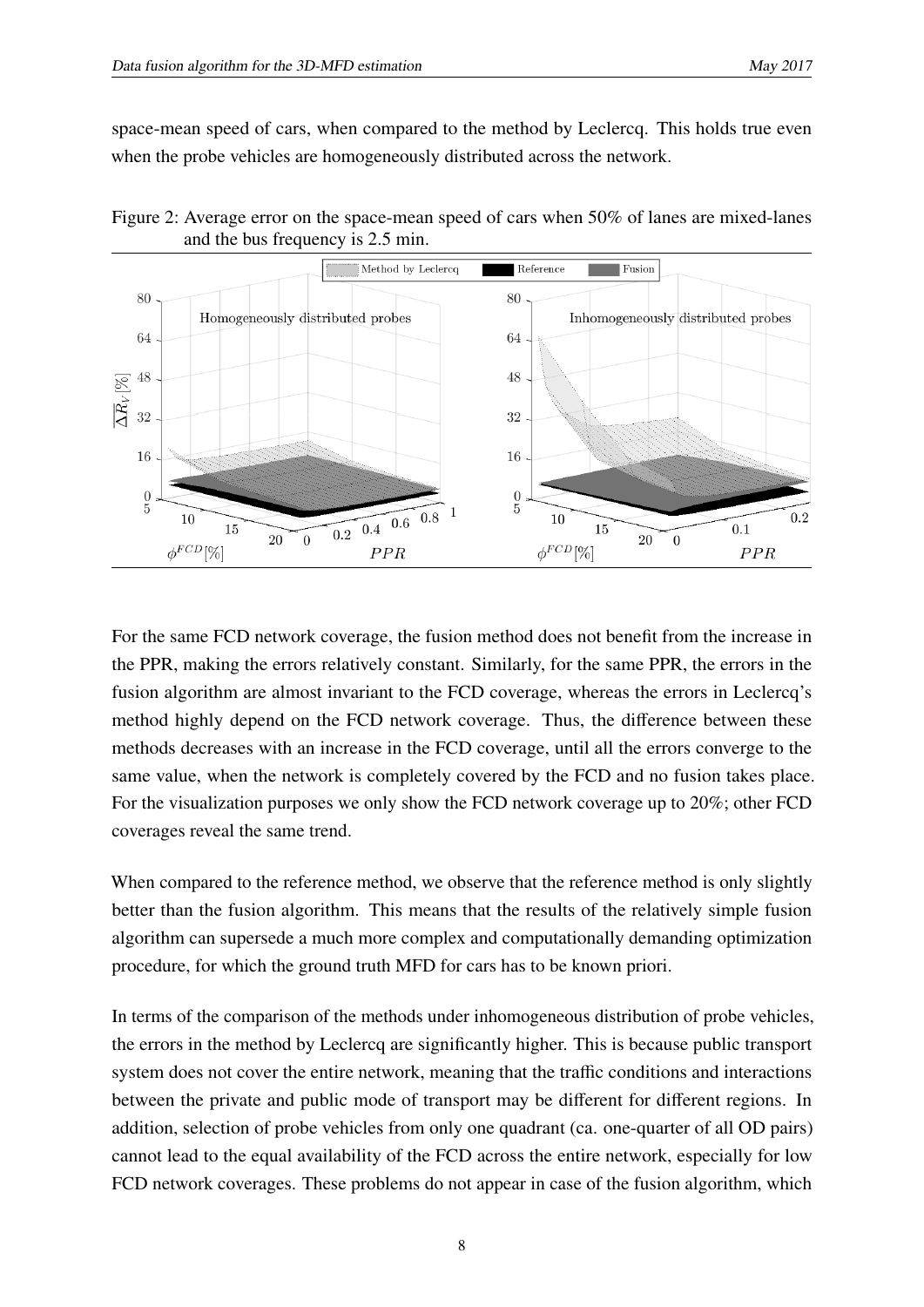complements the lack of data (low FCD coverage) with the information coming from public transport. In other words, the fusion algorithm only depends on the percentage of links covered by the FCD. For the rest of the network where no FCD is available, the speed of buses in a mixed-lane is used to estimate the speed of cars, according to the network configuration layout (i.e. number of lanes in mixed-lane links) and configuration of public transport system (i.e. location of the bus stop in a mixed-lane link) (Eq. 2). As the result, the proposed fusion algorithm becomes independent of the distribution of probe vehicles, substantially reducing the error on the estimated space-mean speed of cars and outperforming the commonly used method by Leclercq (Fig. 2).

To address a potential question, how does the fusion algorithm perform when the granularity of the AVL data is rather low, we have performed another set of experiments, using the same percentage of mixed-lanes as in the previous scenario (50%) and the bus frequency of 7.5 min. Results of these experiments are shown in Fig. 3 and reveal the lower error obtained by Leclercq's method compared to the previous case, due to the reduced interactions between different modes of transport.

Figure 3: Average error on the space-mean speed of cars when 50% of lanes are mixed-lanes and the bus frequency is 7.5 min.



Nevertheless, the proposed fusion algorithm once again outperformed the method by Leclercq. This is because the overall percentage of mixed-lanes is relatively high (50%), suggesting that the AVL data can still provide a good approximation of the speed of cars, especially in case of the sparse FCD. In addition, due to the reduced coverage of the AVL data, more weight is given to the FCD-based estimated speed of cars (Eq. 5), which by itself has a lower error compared to the previous scenario. Finally, we have executed additional experiments for assessing the impact of the low AVL network coverage on the performance of the proposed fusion algorithm.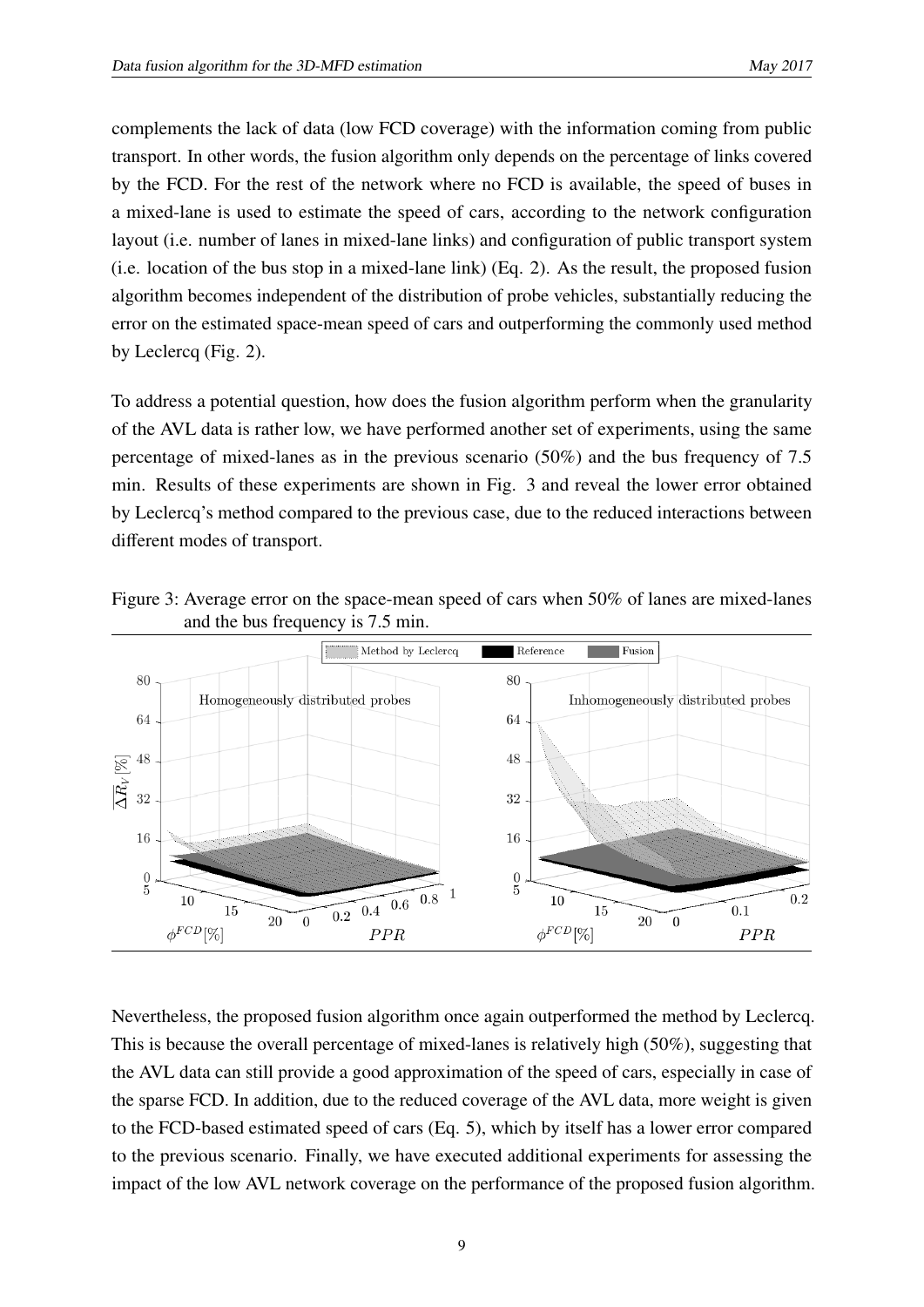Additional experiments include 25% of mixed-lanes and the bus frequency of 2.5 min (Fig. 4) and 7.5 min (Fig. 5).





Figure 5: Average error on the space-mean speed of cars when 25% of lanes are mixed-lanes and the bus frequency is 7.5 min.



Results shown in Fig. 4 and 5 imply the following findings. First, the error of the method by Leclercq in case of inhomogeneous distribution of probe vehicles is increased in contrast to the previous scenario. The reason for such an outcome lies in the fact that only a small portion of the network is covered by public transport lines, thus the probes generated from only one quadrant may not travel along the mixed-lane links at all. This in turn results in the estimated speed of cars higher than the ground truth space-mean speed, thus the error is higher. Second,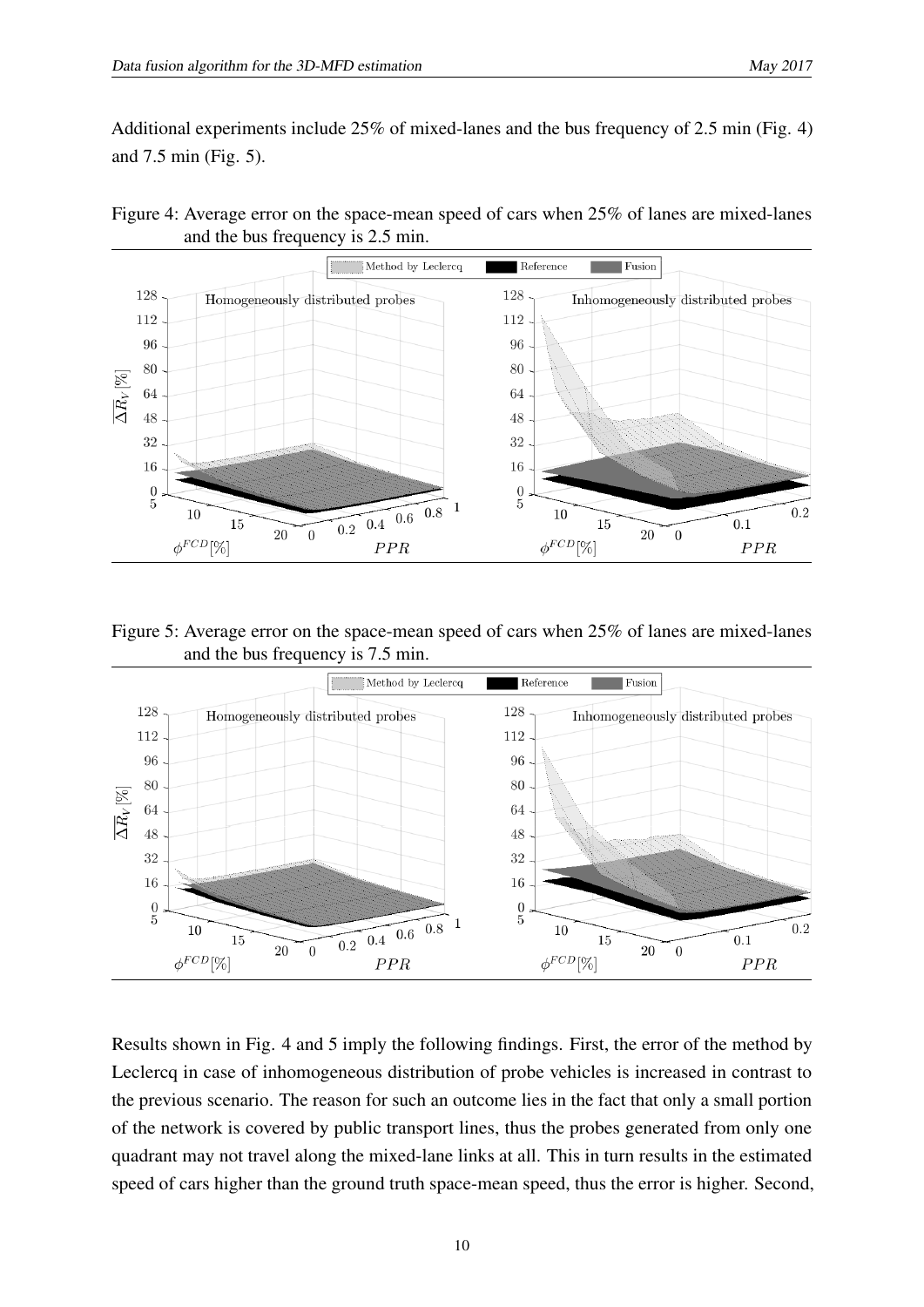due to the less space allocated to the mixed traffic and reduced interactions between cars and buses when the bus frequency is reduced, the error in the FCD-based method is also reduced. Third, the fusion algorithm once again significantly outperformed Leclercq's method, especially for inhomogeneous FCD distribution Last, the difference between the methods is reduced for the lower bus frequency, due to the limited amount of AVL data and the higher weight given to the FCD.

## **5 Concluding remarks**

This paper presents a novel fusion algorithm for estimating the space-mean speed of cars in bi-model urban networks that fuses different sources of information including the FCD and AVL data. To that end, we have derived a new estimation model for estimating the speed of cars in mixed-lane network based on the AVL data, which accounts for the network topology and configuration of public transport system (number of lanes and the location of bus stop in mixed-lane links).

The preliminary simulation results revealed that it substantially reduces the error on the spacemean speed of cars, especially for low FCD network coverages. In all tested scenarios, it outperformed the commonly used method by [Leclercq](#page-15-7) *et al.* [\(2014\)](#page-15-7). The results are relatively consistent under different public transport settings and network configuration, and are independent of the spatial distribution and the penetration rate of probe vehicles. This makes the proposed fusion algorithm a very robust and promising framework for assessing the performance of multi-modal traffic.

Future research should test the impact of other network configurations on the performance of the fusion algorithm and confirm the robustness of the proposed method. In addition, future efforts should try to incorporate other public transport modes to estimate the speed of cars. Finally, empirical data should be included to demonstrate the applicability of the proposed methodology.

## **6 Acknowledgments**

This research has been partially funded by the Swiss National Science Foundation (SNSF) under the project name DIPLOMAT.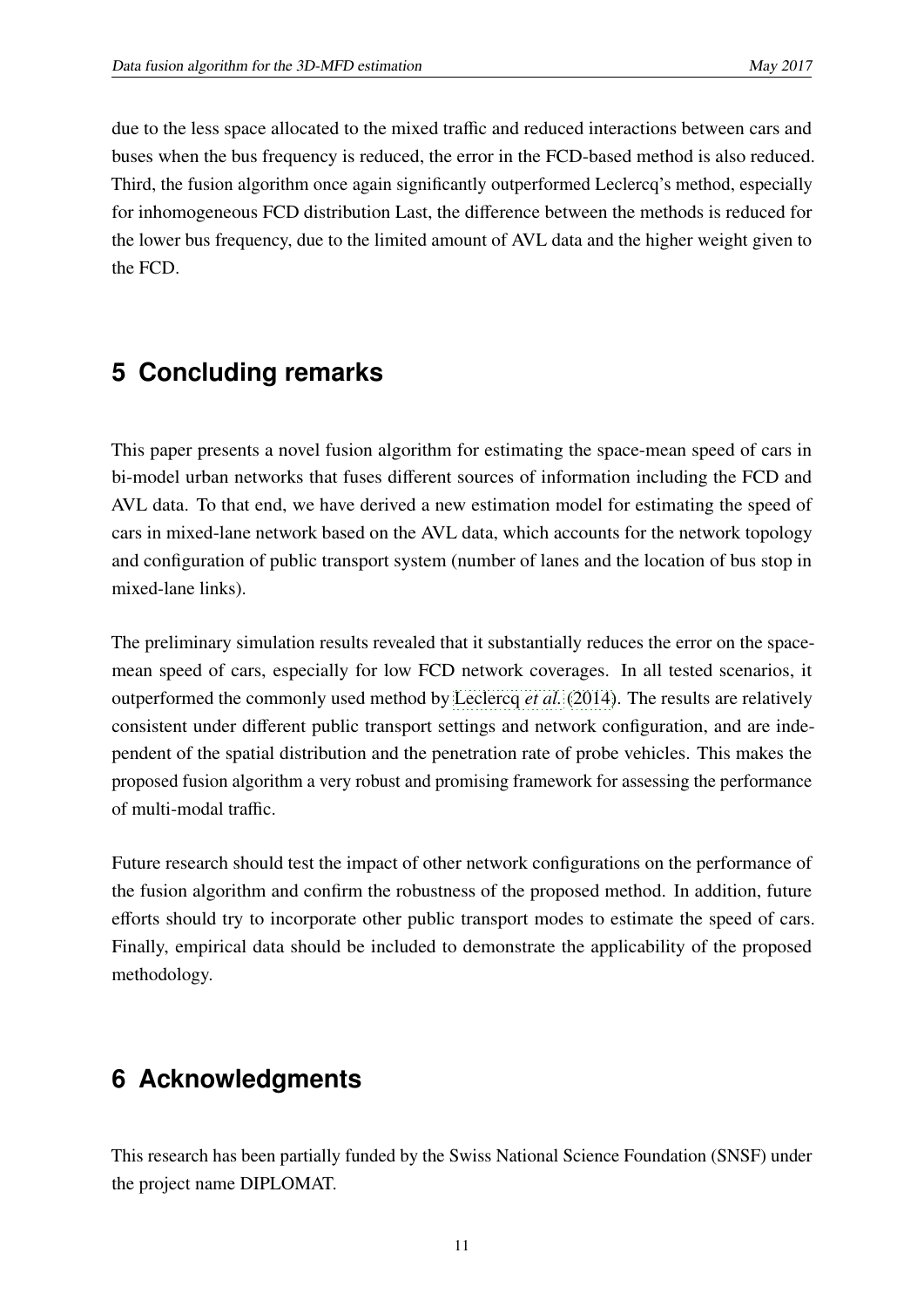## **7 References**

- <span id="page-14-8"></span>Ambühl, L. and M. Menendez (2016) Data fusion algorithm for macroscopic fundamental diagram estimation, *Transportation Research Part C: Emerging Technologies*, 71, 184–197, oct 2016, ISSN 0968090X.
- <span id="page-14-5"></span>Chiabaut, N. (2015) Evaluation of a multimodal urban arterial: The passenger macroscopic fundamental diagram, *Transportation Research Part B: Methodological*, 81, 410–420, ISSN 01912615.
- <span id="page-14-6"></span>Courbon, T. and L. Leclercq (2011) Cross-comparison of macroscopic fundamental diagram estimation methods, *Procedia - Social and Behavioral Sciences*, 20, 417–426, ISSN 18770428.
- <span id="page-14-2"></span>Daganzo, C. F. and M. J. Cassidy (2008) Effects of high occupancy vehicle lanes on freeway congestion, *Transportation Research Part B: Methodological*, 42 (10) 861–872, ISSN 01912615.
- <span id="page-14-1"></span>Daganzo, C. F. and N. Geroliminis (2008) An analytical approximation for the macroscopic fundamental diagram of urban traffic, *Transportation Research Part B: Methodological*, 42 (9) 771–781, ISSN 01912615.
- <span id="page-14-7"></span>Dakic, I. and A. Stevanovic (2017) On development of arterial fundamental diagrams based on surrogate density measures from adaptive traffic control systems utilizing stop-line detection, *Proceedings of the 22nd International Symposium on Transportation and Tra*ffi*c Theory*.
- <span id="page-14-9"></span>Du, J., H. Rakha and V. V. Gayah (2016) Deriving macroscopic fundamental diagrams from probe data: Issues and proposed solutions, *Transportation Research Part C: Emerging Technologies*, 66, 136–149, may 2016, ISSN 0968090X.
- <span id="page-14-10"></span>Edie, L. (1961) Car-following and steady-state theory for noncongested traffic, *Operations Research*.
- <span id="page-14-3"></span>Eichler, M. and C. Daganzo (2006) Bus lanes with intermittent priority: Strategy formulae and an evaluation, *Transportation Research Part B: Methodological*.
- <span id="page-14-0"></span>Geroliminis, N. and C. F. Daganzo (2008) Existence of urban-scale macroscopic fundamental diagrams: Some experimental findings, *Transportation Research Part B: Methodological*, 42 (9) 759–770, ISSN 01912615.
- <span id="page-14-4"></span>Geroliminis, N., N. Zheng and K. Ampountolas (2014) A three-dimensional macroscopic fundamental diagram for mixed bi-modal urban networks, *Transportation Research Part C: Emerging Technologies*, 42, 168–181, may 2014, ISSN 0968090X.